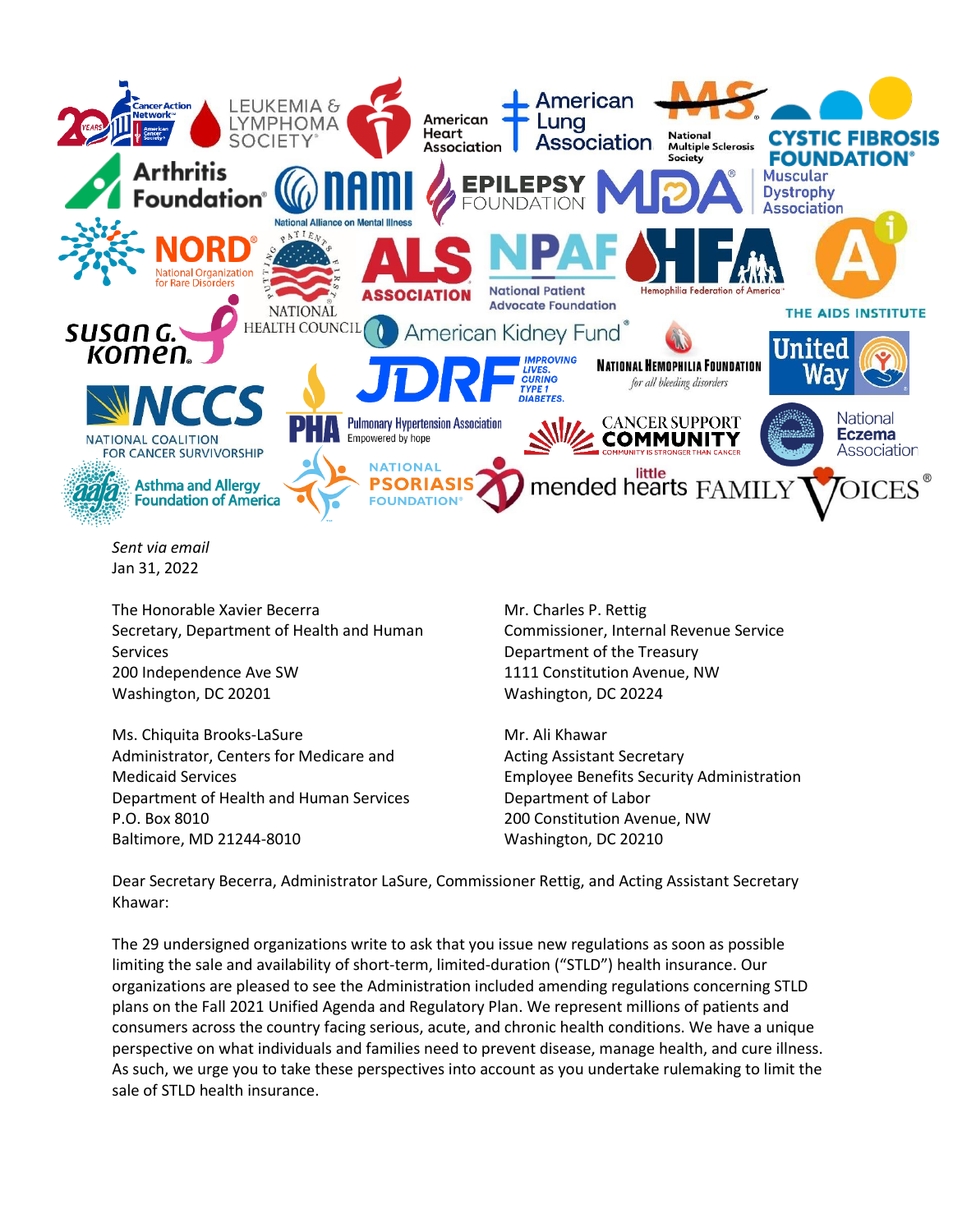In early 2017, our organizations agreed upon three principles that we use to help guide our work on health care to continue to develop, improve upon, or defend the programs and services our communities need to live longer, healthier lives.<sup>1</sup> These principles state that: (1) healthcare must be adequate, meaning that healthcare coverage should cover treatments patients need; (2) healthcare should be affordable, enabling patients to access the treatments they need to live healthy and productive lives; and (3) healthcare should be accessible, meaning that coverage should be easy to get, keep, and understand and not pose a barrier to care.

We are deeply concerned that STLD plans have disproportionately harmed patients with pre-existing conditions. STLD insurance is not required to adhere to important standards, including prohibitions on discrimination against people with pre-existing conditions, coverage for the 10 essential health benefit (EHB) categories, the limitation on age rating of premiums, annual out-of-pocket maximums, prohibitions on gender rating, annual benefit limits, lifetime coverage limits, and many other critical patient and consumer protections.

STLD plans charge higher premiums and refuse to sell coverage altogether to individuals with preexisting conditions. Plans also exclude specific services based on an individual's health status and medical history, include deductibles that are many times higher than ACA compliant plans, and do not need to meet basic network adequacy requirements. Therefore, many of the individuals represented by our organizations with pre-existing conditions are likely either unable to purchase short-term plans or unable to rely on short-term plans due to the high cost and poor coverage. Similarly, individuals that unwittingly purchase a short-term plan that are later diagnosed with a chronic or acute condition may find themselves seriously uninsured as short-term plans typically exclude coverage of key services such as prescription drugs and mental health services, among others.<sup>2</sup>

Since the previous administration's 2018 de-regulation  $^3$  that expanded the availability of short-term plans, sub-par STLD insurance plans have continued to proliferate, confusing consumers and leaving them under-covered as many of our groups detailed in a recent report.<sup>4</sup> As STLD plan enrollment has grown, they have pulled away healthier individuals from the Affordable Care Act (ACA) marketplaces – as a result, premiums for high-quality, comprehensive ACA plans have risen. For example, a study commissioned by The Leukemia & Lymphoma Society found that 2020 premiums for ACA plans increased as much as 4.3% in states that chose not to regulate STLD plans and forecasted that marketplace enrollment would also drop. In contrast, states that have taken regulatory action to restrict or prohibit the sale of these substandard insurance options subsequently saw premiums of ACA compliant plans drop by as much as  $1.2\%$ .<sup>5</sup>

<sup>2</sup> Pollitz, K. et. al., *Understanding Short-Term Limited Duration Health Insurance*, Kaiser Family Foundation, April 2018.

[https://www.kff.org/health-reform/issue-brief/understanding-short-term-limited-duration-health-insurance/.](https://www.kff.org/health-reform/issue-brief/understanding-short-term-limited-duration-health-insurance/) <sup>3</sup> Short-Term, Limited-Duration Insurance, 83 FR 38212 (2018)[: https://www.federalregister.gov/documents/2018/08/03/2018-](https://www.federalregister.gov/documents/2018/08/03/2018-16568/short-term-limited-duration-insurance) [16568/short-term-limited-duration-insurance](https://www.federalregister.gov/documents/2018/08/03/2018-16568/short-term-limited-duration-insurance)

<https://www.lls.org/sites/default/files/National/USA/Pdf/STLD-Impact-Report-Final-Public.pdf>

<sup>1</sup> Healthcare reform principles. Available at: [https://www.lung.org/getmedia/24309f63-74e9-4670-8014-d59f21104cfd/092021](https://www.lung.org/getmedia/24309f63-74e9-4670-8014-d59f21104cfd/092021-ppc-healthcare-principles-42-logos-final.pdf) [ppc-healthcare-principles-42-logos-final.pdf.](https://www.lung.org/getmedia/24309f63-74e9-4670-8014-d59f21104cfd/092021-ppc-healthcare-principles-42-logos-final.pdf)

<sup>4</sup> *Under-Covered: How "Insurance-Like" Products Are Leaving Patients Exposed*. March 2021. [https://www.lls.org/sites/default/files/National/undercovered\\_report.pdf](https://www.lls.org/sites/default/files/National/undercovered_report.pdf)

<sup>5</sup> Hansen, D., & Dieguez, G. (2020, February). *The impact of short-term limited-duration policy expansion on patients and the ACA individual market: An analysis of the STLD policy expansion and other regulatory actions on patient spending, premiums, and enrollment in the ACA individual market*. Milliman Actuarial.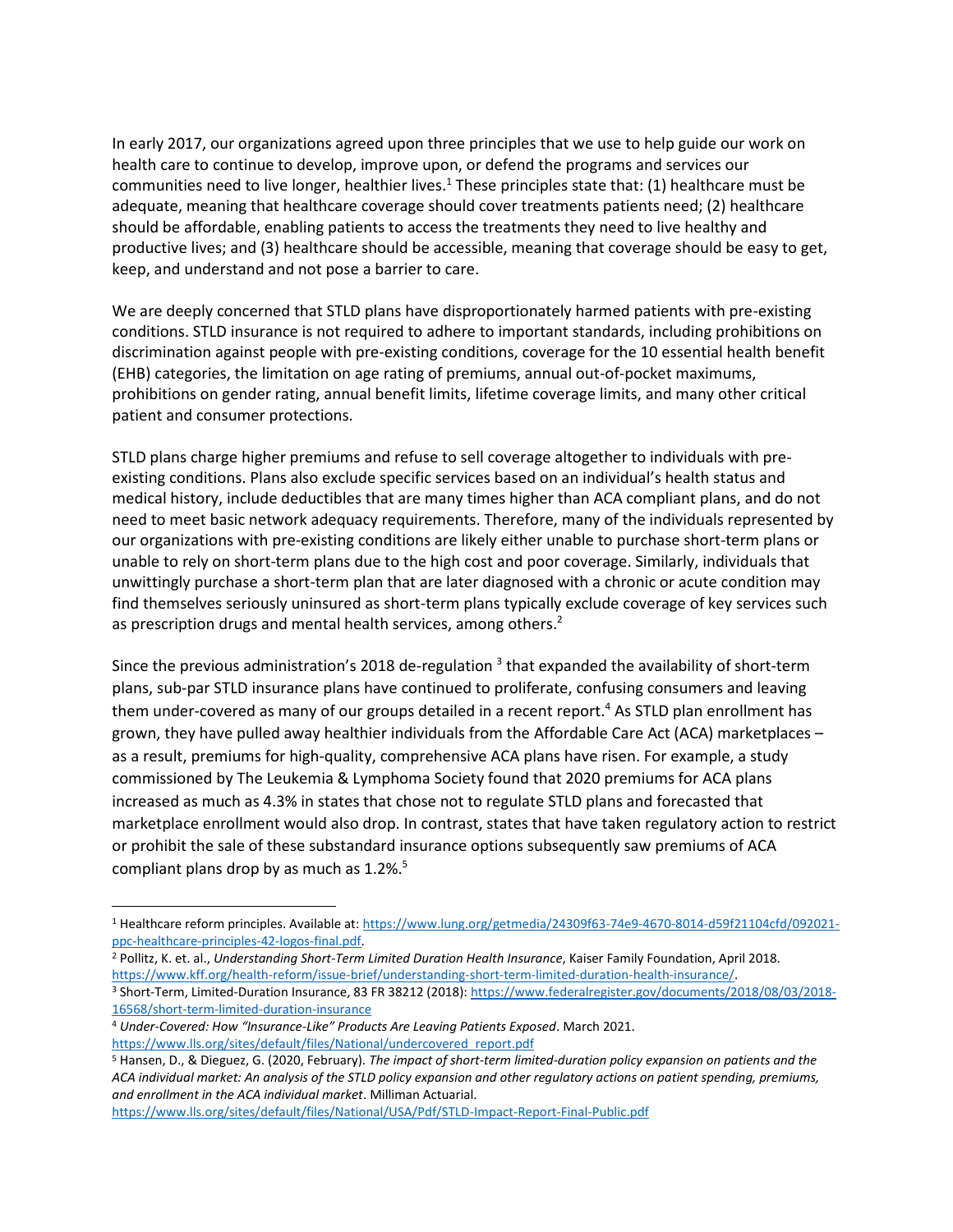The need for adequate, affordable, and accessible coverage has become even more important during the COVID-19 pandemic. Unfortunately, patients seeking comprehensive healthcare coverage are likely to be directed away from the Healthcare.gov marketplace during enrollment. A secret shopper study conducted by Georgetown's Center on Health Insurance Reforms during the recent COVID-19 special enrollment period documented misleading and deceptive marketing practices that lure patients into enrolling in STLD and other sub-standard non-compliant plans.<sup>6</sup> Despite the historic increases in marketplace subsidies under the American Rescue Plan Act that qualified millions of people for plans with little to no premium, consumers are still overwhelmingly more likely to be directed towards an STLD or other non-ACA plan when looking for coverage online or speaking with an agent, broker, or sales representative.

As these recent investigations illustrate, STLD plans frustrate the ACA's goal of protecting individuals living with pre-existing conditions. We remind the Departments of their authority to address this dilemma pursuant to the President's Executive Order instructing all agencies to review and reverse actions that may undermine protections for people living with pre-existing conditions.<sup>7</sup> In light of numerous studies showing the adverse effect STLD plans have on patients with pre-existing conditions, our organizations request that you promptly revise the previous administration's STLD plan rule and reissue regulations that would robustly protect patients and consumers.<sup>8</sup> The administration should limit the harm these plans do by restoring the 3-month duration limit, limiting renewability and the ability to purchase back-to-back STLD plans (otherwise known as "stacking"), banning sales during the marketplace Open Enrollment, limiting internet and phone sales, establishing a prohibition on plan rescissions, and improving disclosures.

We are pleased the Department of HHS has indicated in the Unified Agenda its intent to propose amendments to the current STLD rule.<sup>9</sup> As HHS moves forward with this rulemaking we specifically we request that you include the following recommendations:

# *Restore Three-Month Duration*

The administration should work to restore the October 2016 regulation that prohibited STLD plans from extending beyond three months.<sup>10</sup> While this action will help to ensure that these products are used solely for their original purpose, it alone is not sufficient to protect patients.

# *Limiting Renewability and Closing the "Stacking" Loophole*

STLD plans should not be renewable or allowed to continue for more than three months because of the significant financial risk posed to consumers by their combination of extraordinary deductibles and limited catastrophic financial protection. The renewability of plans should be reserved for health insurance that meets the definition of minimum essential

<sup>6</sup> Palanker, D. and Volk, J (2021, October). *Misleading Marketing of Non-ACA Health Plans Continued During COVID-19 Special Enrollment Period*. Georgetown Center on Health Insurance Reforms[. http://chirblog.org/misleading-marketing-non-aca-health](http://chirblog.org/misleading-marketing-non-aca-health-plans-continued-covid-19-special-enrollment-period/)[plans-continued-covid-19-special-enrollment-period/](http://chirblog.org/misleading-marketing-non-aca-health-plans-continued-covid-19-special-enrollment-period/)

<sup>7</sup> Executive Order 14009, Strengthening Medicaid and the Affordable Care Act:

<https://www.federalregister.gov/documents/2021/02/02/2021-02252/strengthening-medicaid-and-the-affordable-care-act> <sup>8</sup> Short-Term, Limited-Duration Insurance, 83 FR 38212 (2018)[: https://www.federalregister.gov/documents/2018/08/03/2018-](https://www.federalregister.gov/documents/2018/08/03/2018-16568/short-term-limited-duration-insurance) [16568/short-term-limited-duration-insurance](https://www.federalregister.gov/documents/2018/08/03/2018-16568/short-term-limited-duration-insurance)

<sup>9</sup> Office of Management and Budget. Unified Agenda. Short-Term Limited Duration Insurance, Update. Available at <https://www.reginfo.gov/public/do/eAgendaViewRule?pubId=202110&RIN=0938-AU67>

<sup>10</sup> Excepted Benefits; Lifetime and Annual Limits; and Short-Term, Limited-Duration Insurance, 81 FR 75316 (2016): [https://www.federalregister.gov/documents/2016/10/31/2016-26162/excepted-benefits-lifetime-and-annual-limits-and-short](https://www.federalregister.gov/documents/2016/10/31/2016-26162/excepted-benefits-lifetime-and-annual-limits-and-short-term-limited-duration-insurance#h-1)[term-limited-duration-insurance#h-1](https://www.federalregister.gov/documents/2016/10/31/2016-26162/excepted-benefits-lifetime-and-annual-limits-and-short-term-limited-duration-insurance#h-1)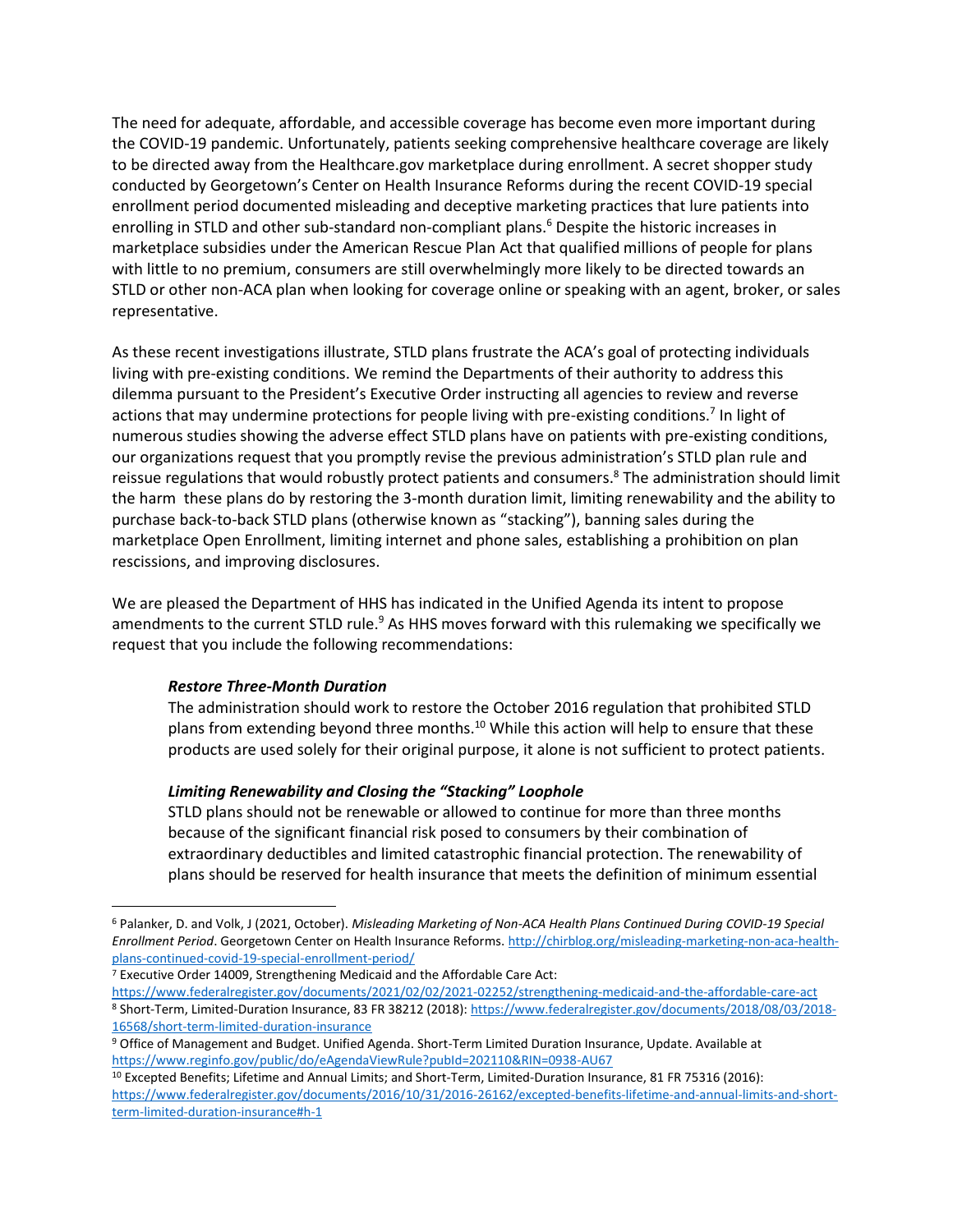coverage (MEC), which short-term plans do not. Allowing short-term plans to be renewed or to be sold such that nominally separate policies run consecutively  $-$  a loophole in the duration limit protections known as "stacking" — contributes to consumer confusion, increased premiums, and financial risk for consumers. We therefore recommend that the administration take action to ensure plans cannot be renewed and to prevent issuers from evading regulatory requirements through the practice of stacking.

#### *Halting Sales During Open Enrollment*

As mentioned, studies indicate that STLD plans have been aggressively and deceptively marketed to consumers, especially during the ACA's annual Open Enrollment period.<sup>11</sup> We therefore urge the administration to end the sale of STLD plans during federal and state open enrollment periods to decrease consumer confusion.

### *Limiting Sales via the Internet and Phone*

Sales of STLD plans via the internet and phone have also increased since they were deregulated in 2018.<sup>12</sup> The increased availability of these plans combined with deceptive marketing practices leave consumers at increased risk of purchasing a plan that does not meet their medical needs. As a result, we ask the Departments to restrict sales of non-compliant plans to in-person encounters, in compliance with COVID restrictions.

### *Establishing a Prohibition on Rescissions*

Unlike comprehensive insurance plans sold on the individual market, short-term plan insurers are allowed to rescind a patient's coverage following a process called post-claims underwriting. Insurers have utilized this process to initiate retroactive coverage rescissions, leaving patients who thought they were covered without any financial or medical protection whatsoever. This practice leaves patients without access to necessary services and at significant financial risk.<sup>13</sup> As such, we urge the Departments to place strong prohibitions on the practice of rescissions within this market

# *Improving Disclosures*

Disclosure alone is not an adequate solution to the risks posed by the proliferation of STLD plans. However, state and federal policymakers should ensure that consumer information is provided in a clear and comprehensive way to reduce the risk that consumers are misled into purchasing inadequate coverage. Consumer disclosure should be provided both in writing and verbally; be available in a number of commonly spoken languages for any geographic area and conveyed in a culturally competent manner; be of sufficient font size using bold text and boxes to aid consumers in identifying critical information and ensure readability; explicitly say that a STLD plan is not comprehensive, including a list of EHB services that are not provided; and, when

<sup>11</sup> Palanker, D. and Volk, J (2021, October). *Misleading Marketing of Non-ACA Health Plans Continued During COVID-19 Special Enrollment Period*. Georgetown Center on Health Insurance Reforms[. http://chirblog.org/misleading-marketing-non-aca-health](http://chirblog.org/misleading-marketing-non-aca-health-plans-continued-covid-19-special-enrollment-period/)[plans-continued-covid-19-special-enrollment-period/.](http://chirblog.org/misleading-marketing-non-aca-health-plans-continued-covid-19-special-enrollment-period/) Findlay, S. (2019, January 31). *Ads For Short-Term Plans Lacking ACA Protections Swamped Consumers' Online Searches*. Kaiser Health News[. https://khn.org/news/ads-for-short-term-plans-lacking](https://khn.org/news/ads-for-short-term-plans-lacking-acaprotections-swamped-consumers-online-searches/)[acaprotections-swamped-consumers-online-searches/](https://khn.org/news/ads-for-short-term-plans-lacking-acaprotections-swamped-consumers-online-searches/)

<sup>12</sup> Committee on Energy & Commerce. (2020, June). *Shortchanged: How the Trump administration's expansion of junk shortterm health insurance plans is putting Americans at risk*. U.S House of Representatives. [https://drive.google.com/file/d/1uiL3Bi9XV0mYnxpyaIMeg\\_Q-BJaURXX3/view](https://drive.google.com/file/d/1uiL3Bi9XV0mYnxpyaIMeg_Q-BJaURXX3/view)

<sup>13</sup> Palanker, D., & Goe, C. (2020, March 27). *States Don't Know What's Happening in Their Short-Term Health Plan Markets and That's a Problem | Commonwealth Fund*. Commonwealth Fund. [https://www.commonwealthfund.org/blog/2020/states-dont](https://www.commonwealthfund.org/blog/2020/states-dont-know-whats-happeningtheir-short-term-health-plan-markets-and-thats-problem)[know-whats-happeningtheir-short-term-health-plan-markets-and-thats-problem](https://www.commonwealthfund.org/blog/2020/states-dont-know-whats-happeningtheir-short-term-health-plan-markets-and-thats-problem)